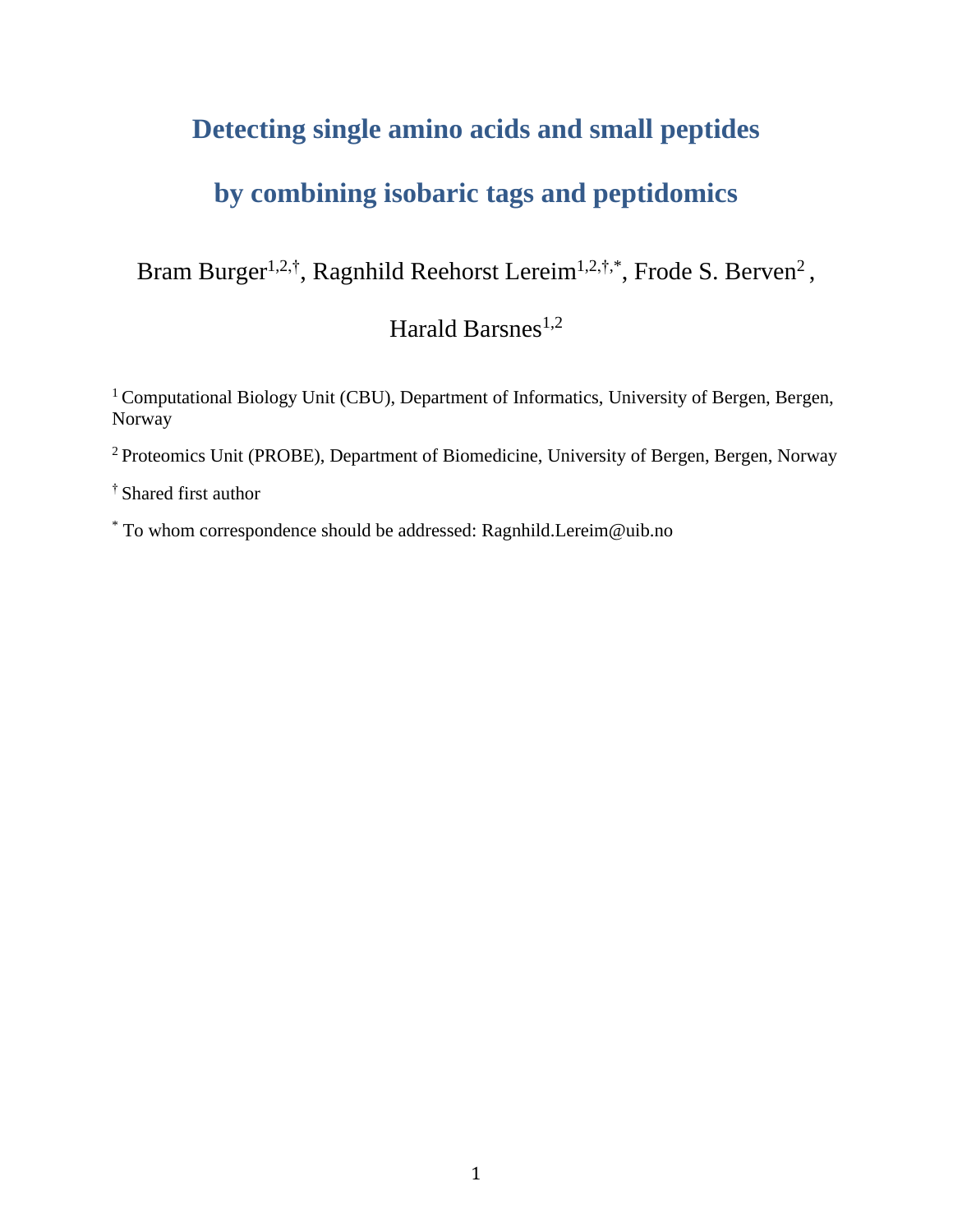## **Abstract**

Single amino acids and small endogenous peptides play important roles in maintaining a properly functioning organism. These molecules are however currently only routinely identified in targeted approaches. In a small proof-of-concept mass spectrometry experiment we found that by combining isobaric tags and peptidomics, and by targeting singly charged molecules, we were able to identify a significant amount of single amino acids and small endogenous peptides using a basic mass-based identification approach. While there is still room for improvement, our simple test indicates that a limited amount of extra work when setting up the mass spectrometry experiment could potentially lead to a wealth of additional information.

**Keywords:** Peptidomics, isobaric tags, amino acids, endogenous peptides, TMT, metabolites.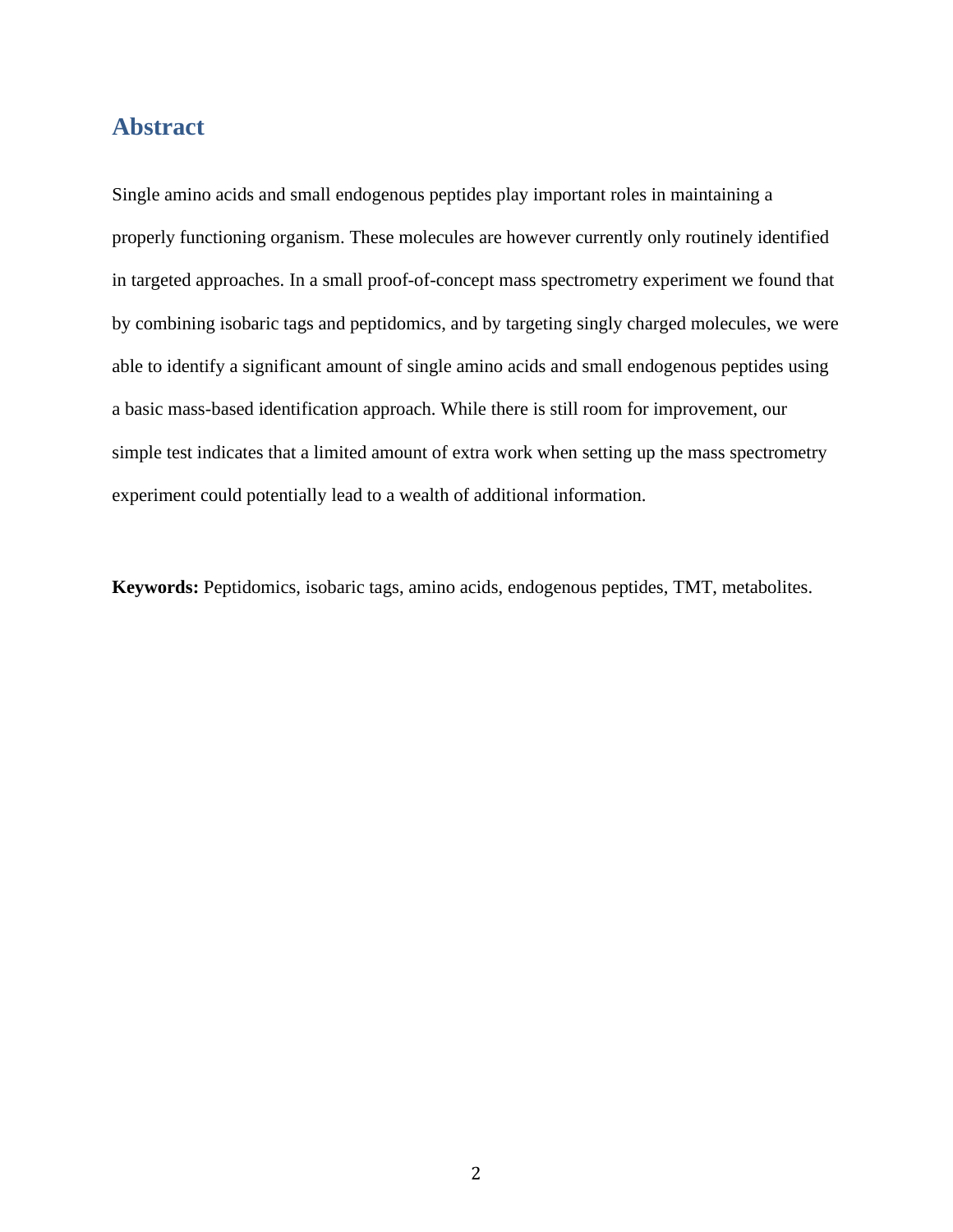### **Background**

The aim of peptidomics is to search for endogenous (i.e. naturally occurring) peptides in biological samples  $1, 2$ . Such peptides can either be produced from RNA, or be products of proteolysis. For the latter, differences in peptide abundance can potentially be an indication of dysfunctional proteases, peptidases or proteolytic pathways. Furthermore, single amino acids and small peptides play an important role in homeostasis of biological systems and can have functions of their own. For example, in body fluids from probable Alzheimer's disease subjects there are detectable changes in the amount of free amino acids and dipeptides compared to subjects without brain disorders <sup>3</sup>.

Recently, there has been a growing interest in these types of molecules related to various types of diseases and body fluids, see e.g. Martelli, Iavarone<sup>1</sup> for a short overview, indicating a potential use as biomarkers. The study of single amino acids and small peptides (here defined as less than five amino acids) ought therefore be an integral part of peptidomics experiments.

There are several ways to target small molecules, including specialized technology<sup>4,5</sup>, mass spectrometry-based kits (e.g. EZ:FAAST  $^6$  and aTRAQ  $^7$ ) or specialized metabolomics approaches <sup>8</sup>. An additional option is to rely on targeted analysis using selected reaction monitoring (SRM) combined with synthetic amino acid standards <sup>3, 9</sup>. Note that all of the mentioned approaches specifically target small molecules, and are therefore not easily integrated into most standard peptidomics workflows, resulting in a need for a simpler way of identifying and quantifying such molecules.

A common approach in mass spectrometry-based proteomics biomarker discovery and quantification is to rely on isobaric tags such as tandem mass tags  $(TMT)^{10}$  and isobaric tags for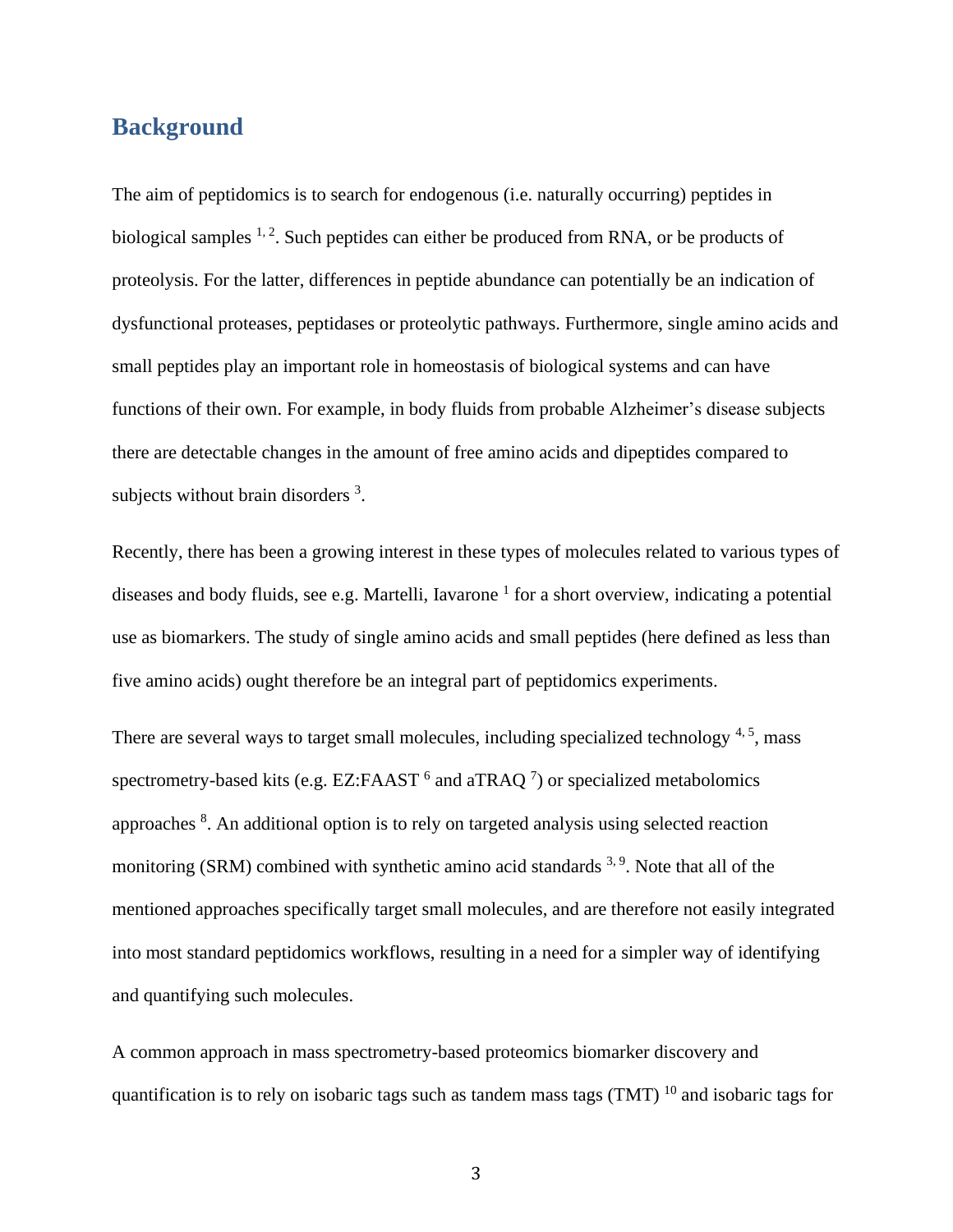relative and absolute quantification (iTRAQ). In this approach, the peptides from up to eleven samples are individually labelled with isobaric tags and subsequently combined prior to LC-MS/MS analysis. As part of the MS/MS fragmentation, the sample-specific (TMT or iTRAQ) reporter ions show up as individual ions, one per sample, and can thus be used to quantify the amount of each peptide across the samples. In the context of peptidomics, isobaric labelling has the added benefit that it makes it easier to detect single amino acids and small peptides due to the isobaric tags increasing the total mass of the molecules, thus making them large enough to occur within the commonly used scan range for proteomics and peptidomics experiments. Note however that the mass over charge will fall below the scan range if the molecules attract multiple charges. The singly charged molecules therefore have to be specifically targeted for fragmentation, which is not common practice in most proteomics and peptidomics approaches.

Our goal is to show that it is possible to identify a reasonable number of single amino acids and small peptides by starting from a standard peptidomics mass spectrometry workflow, simply by also fragmenting singly charged features. The suggested workflow is not intended to replace the more specialized approaches, but rather show that it is possible to reach the stated goal by a limited additional effort through minor tweaks to already established mass spectrometry-based protocols. To test this approach, a small proof-of-concept experiment was carried out to indicate a possible basic workflow and locate associated shortcomings.

### **Methods**

PRIDE<sup>11</sup> was queried for "peptidomics" and the only available dataset with a TMT label and based on cerebrospinal fluid was downloaded <sup>12</sup> (PRIDE accession: PXD003075) and the features of replicates (labelled 20130822) with charges 1-5 were detected and aligned ( $\geq$ 70%)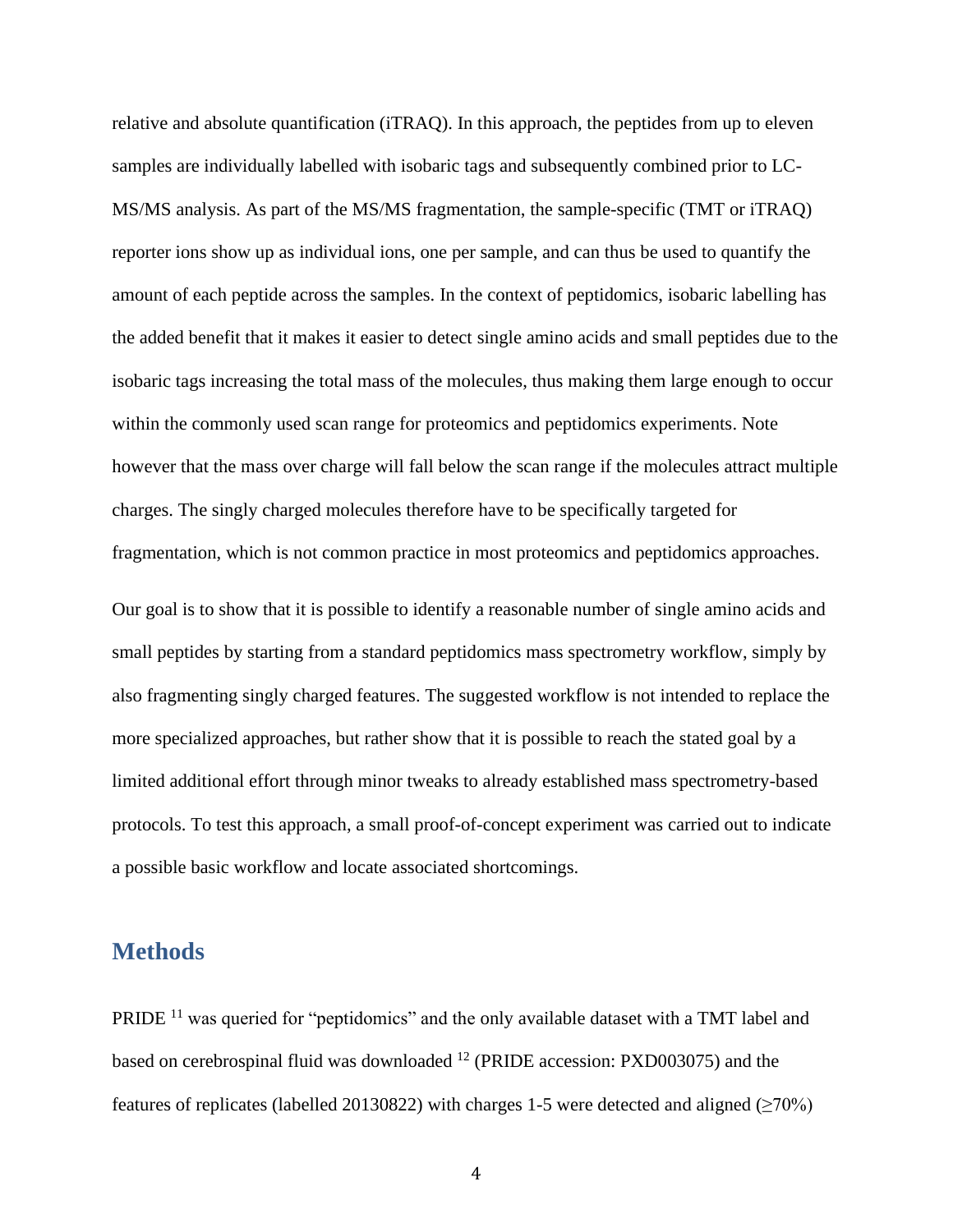using Progenesis QI for proteomics (Nonlinear Dynamics). The feature information was exported and used as a basis for the illustration in **Figure 1A**. Note that the replicates labelled 131108 were left out of the analysis due to the samples failing to align.

A test pool of human cerebrospinal fluid was then split into six aliquots of 240 µl (103.2µg each aliquot), and the samples lyophilized until dryness and solved in 70 µl HPLC-grade H20 prior to TMTsixplex labelling, following the manufacturer's protocol. The six identical samples, now labelled by separate TMT-labels, were combined, and the experimental workflow for isolating the cerebrospinal fluid peptidome was followed as proposed in Hansson, Skillback  $^{13}$ , with the exception that the sample was desalted by OASIS clean-up using Oasis HLB  $10mg (30 \mu m)$ plates as previously described  $^{14}$  prior to high-pH-reverse phase chromatography. The resulting 12 fractions were analysed by RP-LC-MS/MS. Importantly, the  $MS<sup>1</sup>$  scan range was extended to 300-1500 m/z. Following separate analysis, the fractions were pooled and injected for RPLC-MS/MS, allowing for fragmentation of singly charged precursors only. More information regarding the RPLC-MS/MS method can be found in supplementary methods. The mass spectrometry data have been deposited to the ProteomeXchange Consortium via the PRIDE <sup>15</sup> partner repository with the dataset identifier PXD012872 (reviewer account details: USERNAME: reviewer56773@ebi.ac.uk, PASSWORD: ai8inEW1).

Following RPLC-MS/MS, the feature information was extracted in Progenesis QI for proteomics, as described above. Furthermore, the  $MS<sup>2</sup>$  spectra with a single charge were extracted and converted to mgf using ProteoWizard  $^{16}$ , and the spectra loaded into R  $^{17}$  using a simple script extracting retention time, intensity, precursor mass over charge, and flags indicating which reporter ions were found in each spectrum. As only spectra with TMT can be used for quantification, only spectra with at least three out of the six TMT reporter ions were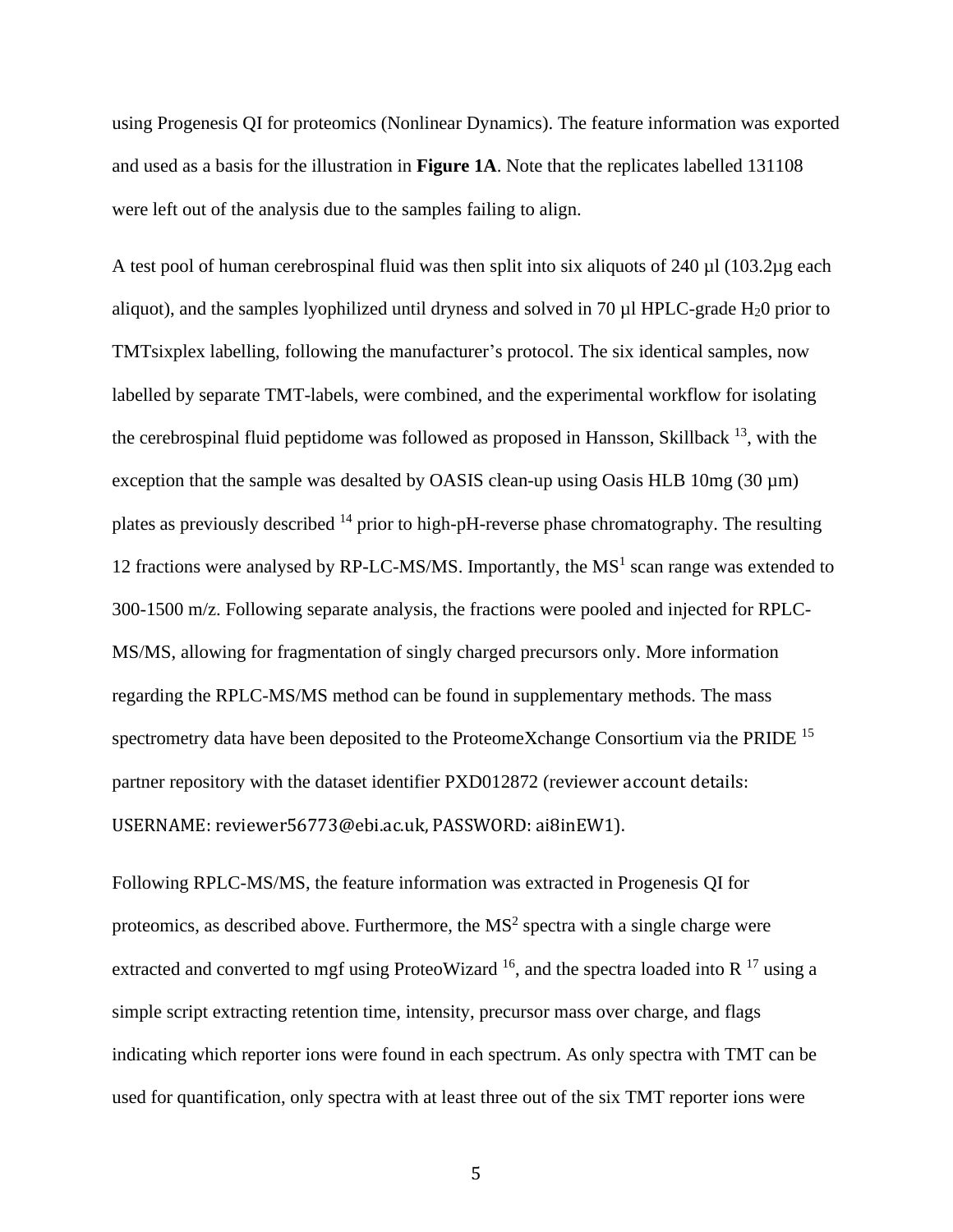included in the identification step. The precursor mass was used to match against the database of theoretical masses generated below, with a tolerance of 10 ppm.

The residue masses for the amino acids and modifications were taken from the Unimod database  $18$  (downloaded on November 15<sup>th</sup> 2017). Isoleucine was removed from the list of amino acids, as it has the same mass as leucine and thus considered as identical for our exploration. Given that carbamidomethylation of cysteine and oxidation of methionine are extremely common in mass spectrometry experiments, these modified amino acids were treated as normal amino acids. The complete list of the masses of the single amino acids plus the TMT tag can be found in Supplementary Table 1.

Given that di- and tripeptides consisting of the same amino acids in different orders cannot be separated based on their mass alone , only one version of each such peptide was included in the database. Furthermore, only common post-translational modifications not located on the n-term (due to the TMT tag already occupying this location) or the protein c-term were considered. The complete list of the modifications considered can be found in Supplementary Table 2. Metabolites were taken from the cerebrospinal fluid-specific part of the human metabolite database  $^{19}$ . Due to the NH<sub>2</sub>-reactivity of the TMT tag, only the subclasses "Amines" and "Amino acids, peptides, and analogues" were considered. Finally, different versions of amino acids with the exact same mass as the standard amino acids were removed to prevent duplicate identifications.

All the code used to process the data and generate the graphics is available at [https://github.com/barsnes-group/isobaric-peptidomics.](https://github.com/barsnes-group/isobaric-peptidomics)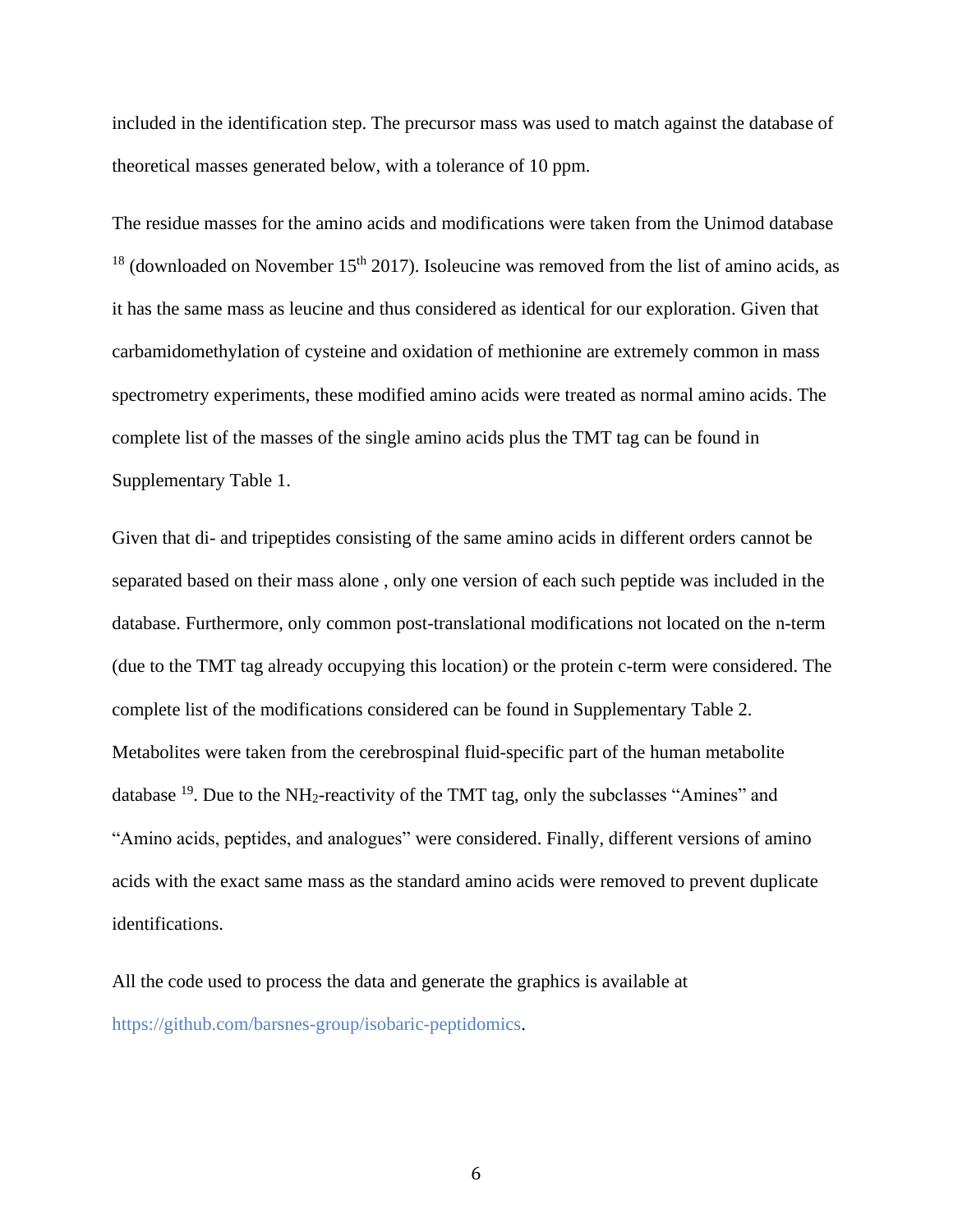### **Results**

We started by investigating the charge distribution of the  $MS<sup>1</sup>$  features in a publicly available TMT peptidomics experiment <sup>12</sup> (**Figure 1A**). Notably, the number of singly charged spectra were high, in line with our own proof-of-concept experiment (**Figure 1B**). In our experiment, singly charged spectra were sampled for fragmentation  $(MS<sup>2</sup>)$ . Surprisingly, the analysis showed that the majority of the spectra (73%) contained at least three TMT reporter ions. Of these, molecule mass searches for single amino acids, di- and tripeptides, and metabolites matched to 29% of the spectra. Thus, 21% of the total  $MS<sup>2</sup>$  spectra could be identified (**Figure 1C**). This leaves 52% of the spectra that have more than three reporter ions, but do not correspond to any of the considered molecules. These could, for example, correspond to amino acids that do not code for proteins, contaminants, or molecules with uncommon modifications.

#### *[insert Figure 1]*

Roughly 60% of the identified spectra were uniquely identified, while the rest were identified as multiple potential molecules. The single amino acids leucine, phenylalanine, tyrosine, and tryptophan were associated with the most spectra, together accounting for 30% of all identified spectra (13%, 12%, 3%, and 2%, respectively). The single amino acids eluted from the column early in the gradient, and were of high intensity (Supplementary Figure 1). 380 spectra were associated with a dipeptide, while tripeptides without modifications in addition to the TMT tag were associated with the most spectra (903). 15 different metabolites were identified, with the most abundant being "Pipecolic acid" and "L-Dopa", each identified by at least ten  $MS<sup>2</sup>$  spectra. Of all the modifications considered, only O-Sulfonated Tyrosine and Crotonylated Lysine were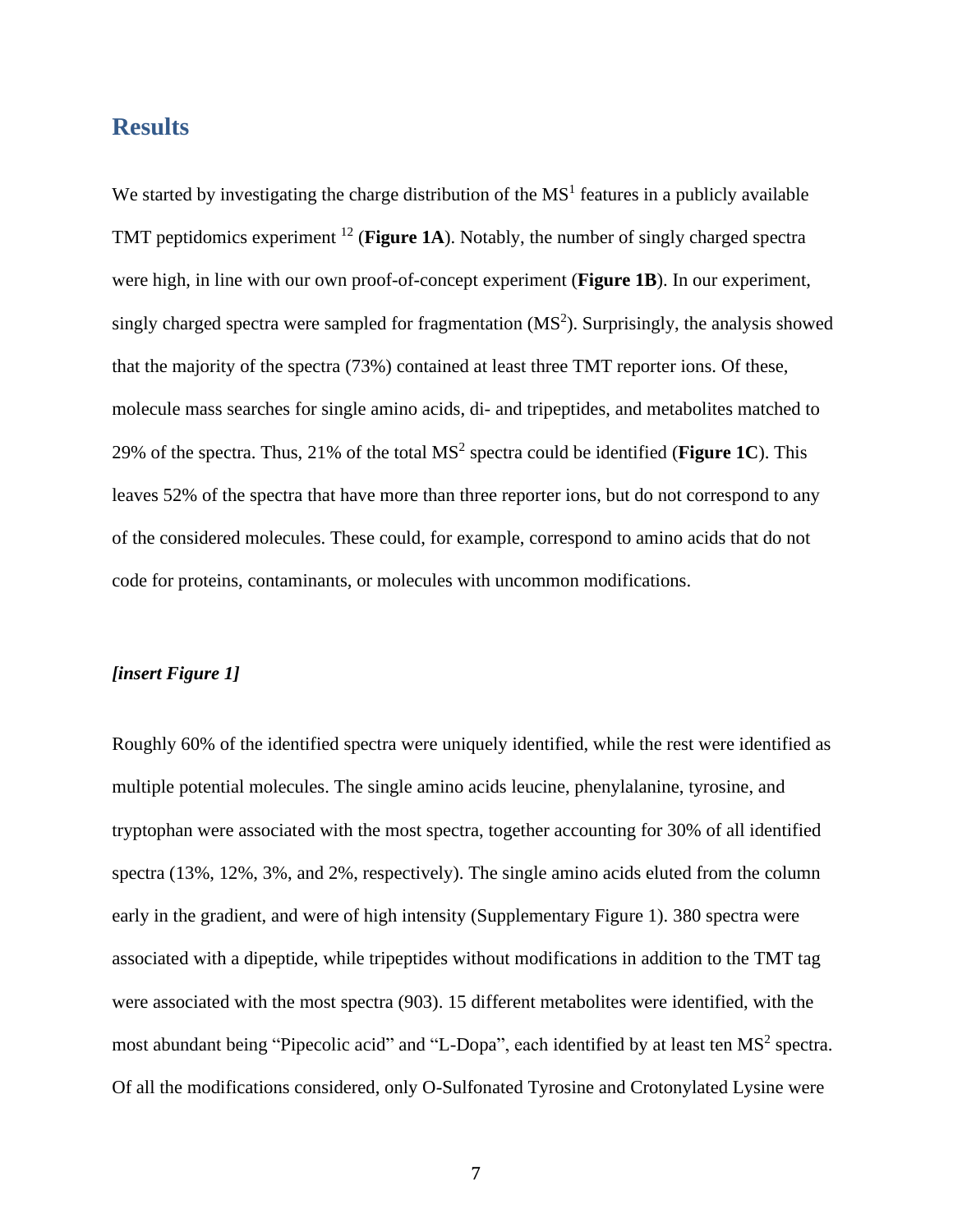found as single amino acids with modification, while all of the modifications were found in at least one modified di- and tripeptide. An overview of the types of identifications is shown in **Figure 2**, and the full list of identifications is included in PRIDE accession PXD012872.

#### *[insert Figure 2]*

Already at this level it is clear that the overlap in masses makes it difficult to differentiate molecules, as numerous molecules may end up with the same, or very similar, mass. But even with this simple strategy most of the high-intensity peaks could be identified. Although there were also several relatively high-intensity peaks that could not be identified. In our experiment the most intense peaks came from single amino acids, with relatively low abundance for singly charged peptides and metabolites (**Figure 3**). The distribution of masses for the identified molecules roughly corresponds with the theoretical distribution of the possible masses for the molecules under investigation (**Figure 4**). Note that most molecules have a monoisotopic mass (including the TMT tag) around 600 Da. And while there do exist a low number of metabolites with a mass below the chosen scan range, which will subsequently not be identified, the smallest amino acid (glycine) plus the TMT tag (monoisotopic mass: 305.2) does however fall well inside the inspected range.

*[insert Figure 3] [insert Figure 4]*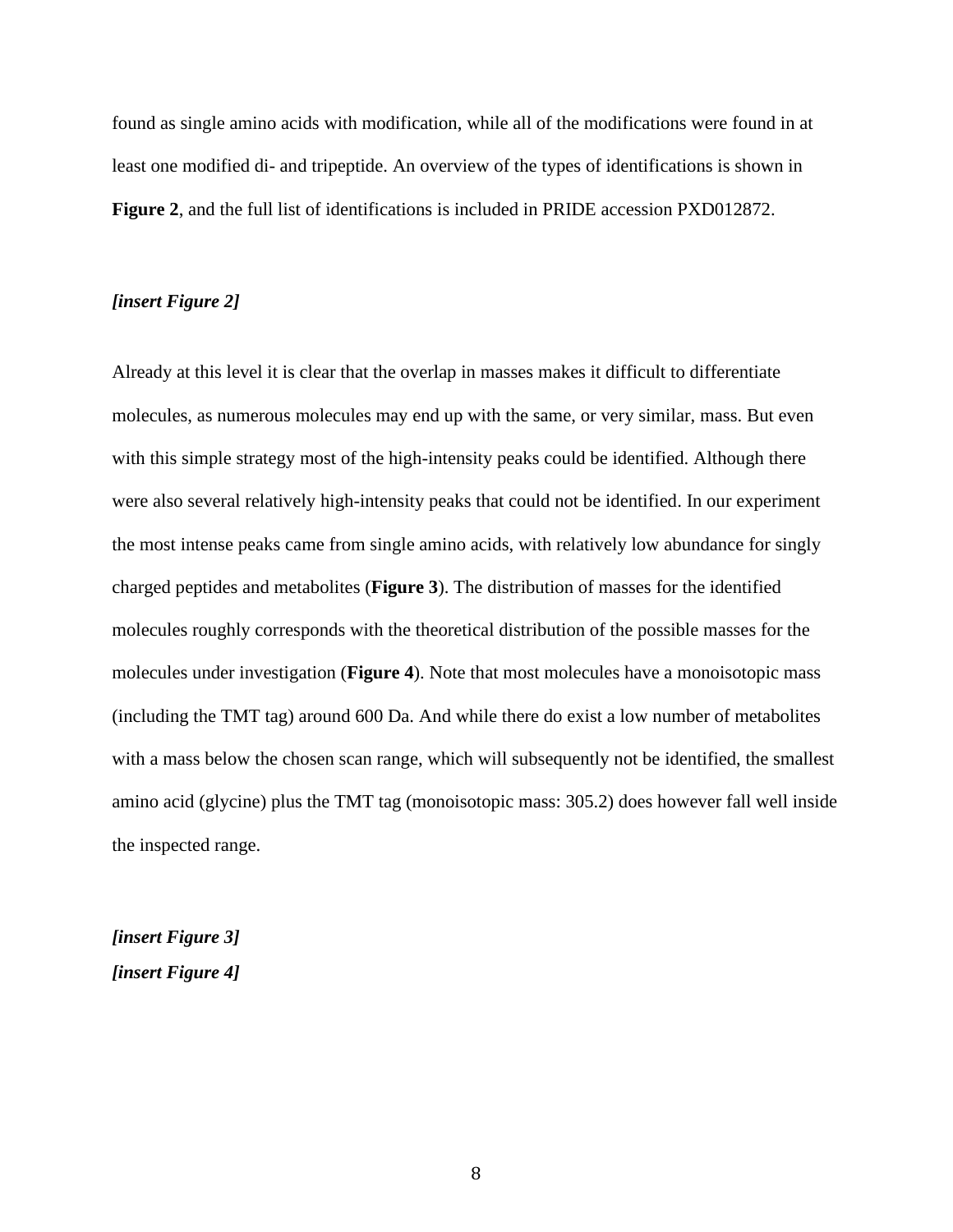### **Discussion**

Recent advancements in both technology and methodology has made it possible to perform highthroughput relative quantification of high numbers of endogenous peptides from biological fluids using mass spectrometry. We here argue that by extending current peptidomics approaches to also include TMT labelling it is possible to investigate additional low mass molecules of potential biological interest. Fragmentation of singly charged spectra, frequently found in peptidomics experiments, revealed TMT reporters (with 73% of the spectra in our experiment having at least three reporter ions), and a simple mass search indicates that many of these can be identified through the use of known molecule masses from online databases.

However, remaining computational difficulties still have to be properly addressed in order to confidently identify and quantify such molecules. First, matching solely on the mass of molecules limits the results to a discrete measure of the certainty of the match given the allowed tolerance. Given the overlap of masses, additional information therefore ought to be used, such as fragmentation patterns and retention times.

As an example, retention times have shown to be different for peptides containing leucine and isoleucine  $20$ , and rough predictions of retention times and relative differences may be sufficient for the proposed application. In this experiment, the theoretical m/z of TMT- labelled leucine/isoleucine was of high intensity and, though not completely separated, clearly consisted of two peaks (Supplementary Figure 1). Adjustments in the chromatography gradient might improve the peak separation and ensure separate quantification of these two amino acids. The fragmentation patterns could furthermore help identify the small peptides. For example, when a dipeptide fragments at the bond between the two amino acids, one of the peaks ought to match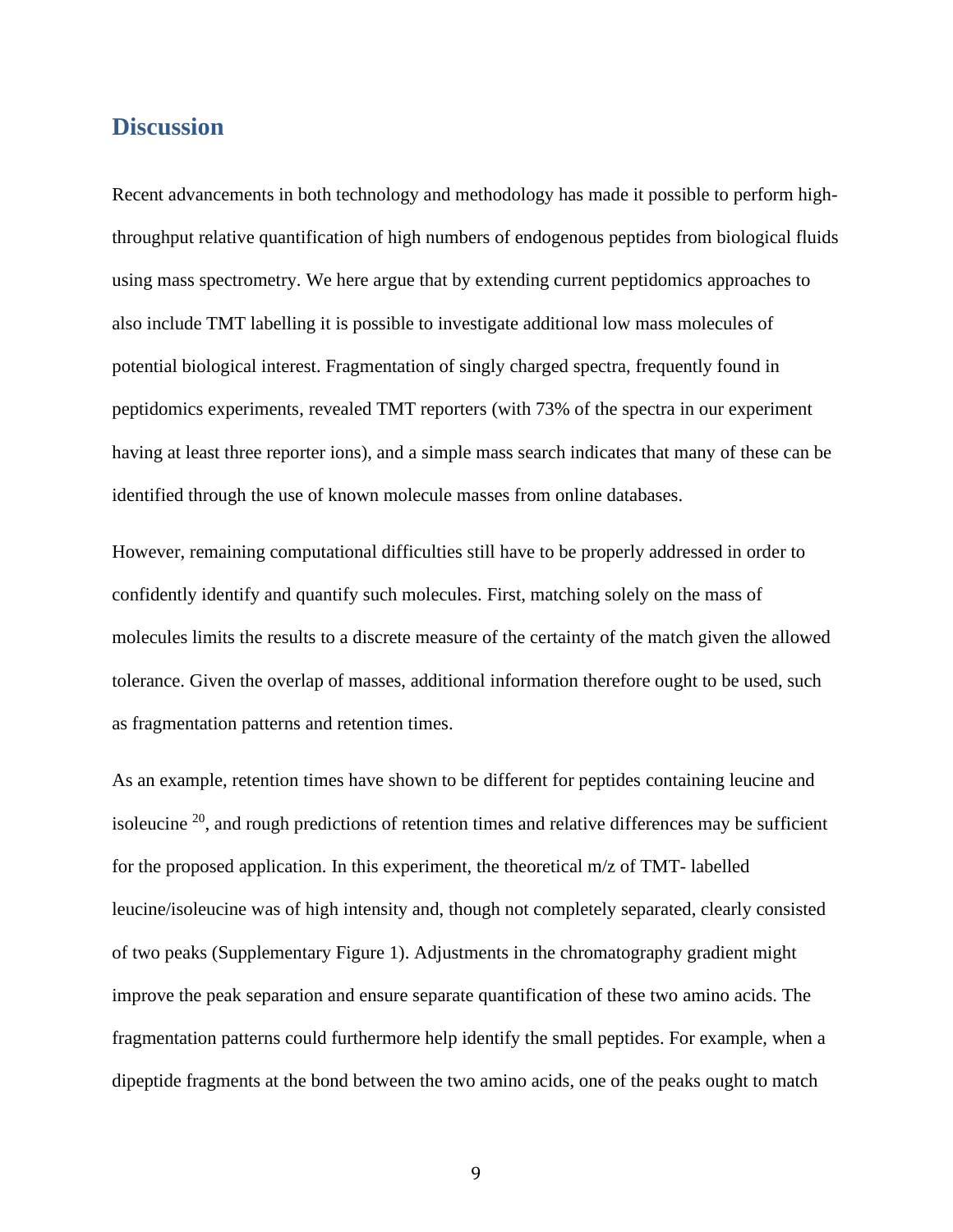the mass of the n-terminal amino acid plus the TMT tag. In cases where the precursor mass matches multiple molecule masses, this could provide an indication of the correct match.

Additionally, a scoring mechanism (and threshold) will be required, both for the observed versus theoretical retention times, and for the analysis of the fragmentation patterns. Such a score could be used to discern matches from non-matches and/or to give more weight to some matches over others, thus providing the basis for a proper statistic to judge the identifications. Alternatively, one could use synthetic standards combined with targeted approaches such as SRM, to confirm the identity of the small molecules with a higher confidence, although this is only possible in a low-throughput manner <sup>3</sup>.

Note that the scoring mechanism is important for the confidence in the identifications, but that quantification can be done regardless  $^{21}$ , thus it could be possible to use the quantified molecules as biomarkers even if their exact identity is unknown. Notably, singly charged features can also occur due to contaminants, and the m/z of common contaminants could be included in the search, filtered by the assumed TMT reactivity of the molecules. Uncommon modifications and additional classes of metabolites and amino acids could also help increase the number of identified spectra.

The addition of the TMT tag is vital in order to detect and quantify the small molecules in question, though it should be noted that a potential downside of the TMT tag is that it attaches to the n-terminal, where active peptides often already are modified  $2$ . Amino acids and small peptides with such modifications will thus not be detectable with the suggested approach. On the other hand, the inclusion of the TMT tag on the n-terminal also increases the likelihood of observing small b-ions, given the TMT tag's high chance of retaining a charge. This will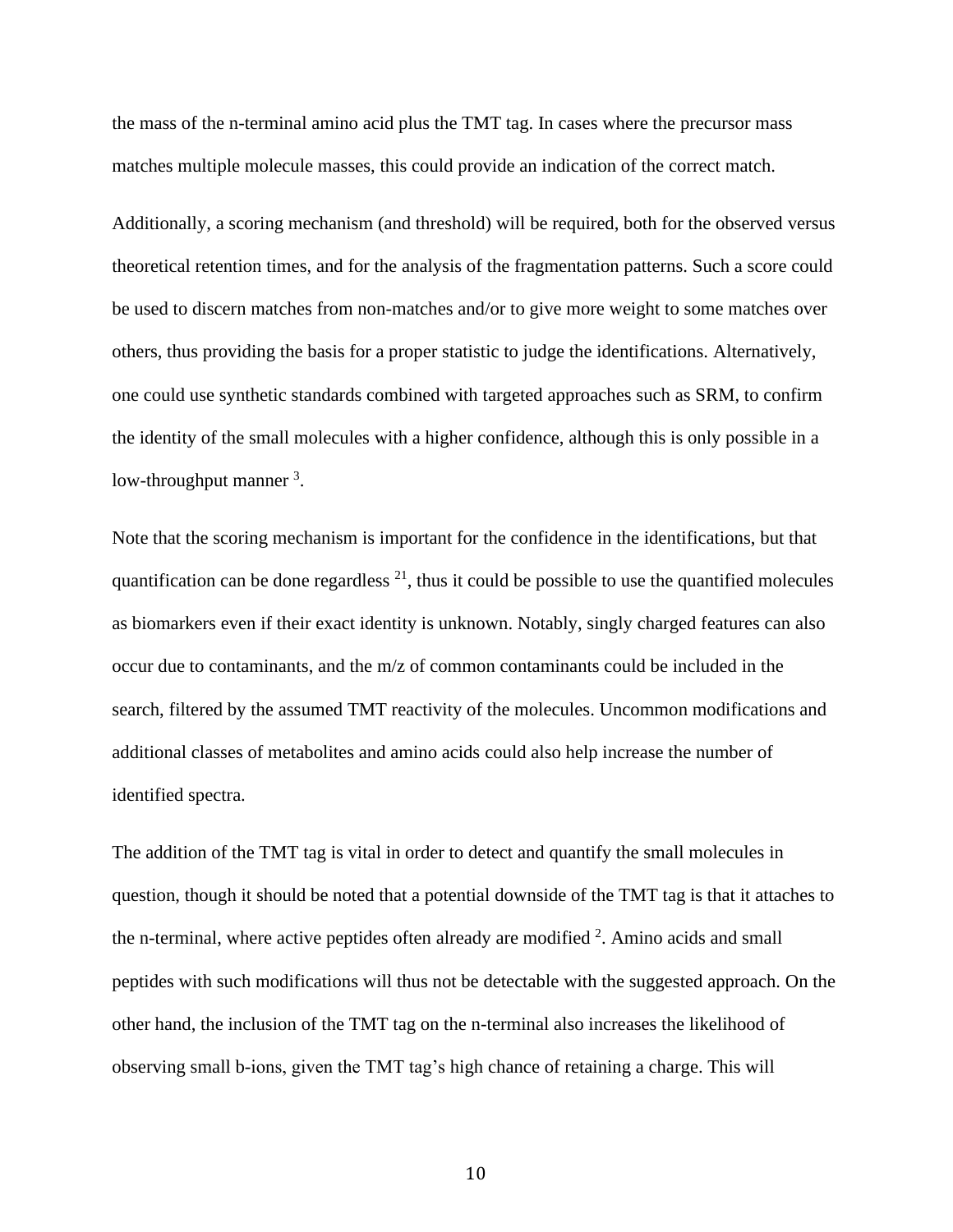furthermore make it more likely to detect small endogenous peptides that without the TMT tag would often go undetected due to not being able to obtain a charge on their own.

Our preliminary results indicate that singly charged features are common in TMT-labelled peptidomics experiments based on cerebrospinal fluid samples. One therefore has to decide whether these singly charged features should either be removed in the sample processing step, to increase the sampling of features with higher charges, or to instead utilize them in the analysis. Notably, increasing the scan range could be a possible solution.

Given the growing general interest in the free single amino acids and small peptides, the solving of these open questions would be of great interest. Our findings indicate that a search for such molecules can easily be combined with standard mass spectrometry-based searches for regular peptides, thus providing a better integrated peptidomics analysis approach. With further improvements, this will hopefully lead to novel insights in many of the fields where these two approaches are currently operating in separate worlds.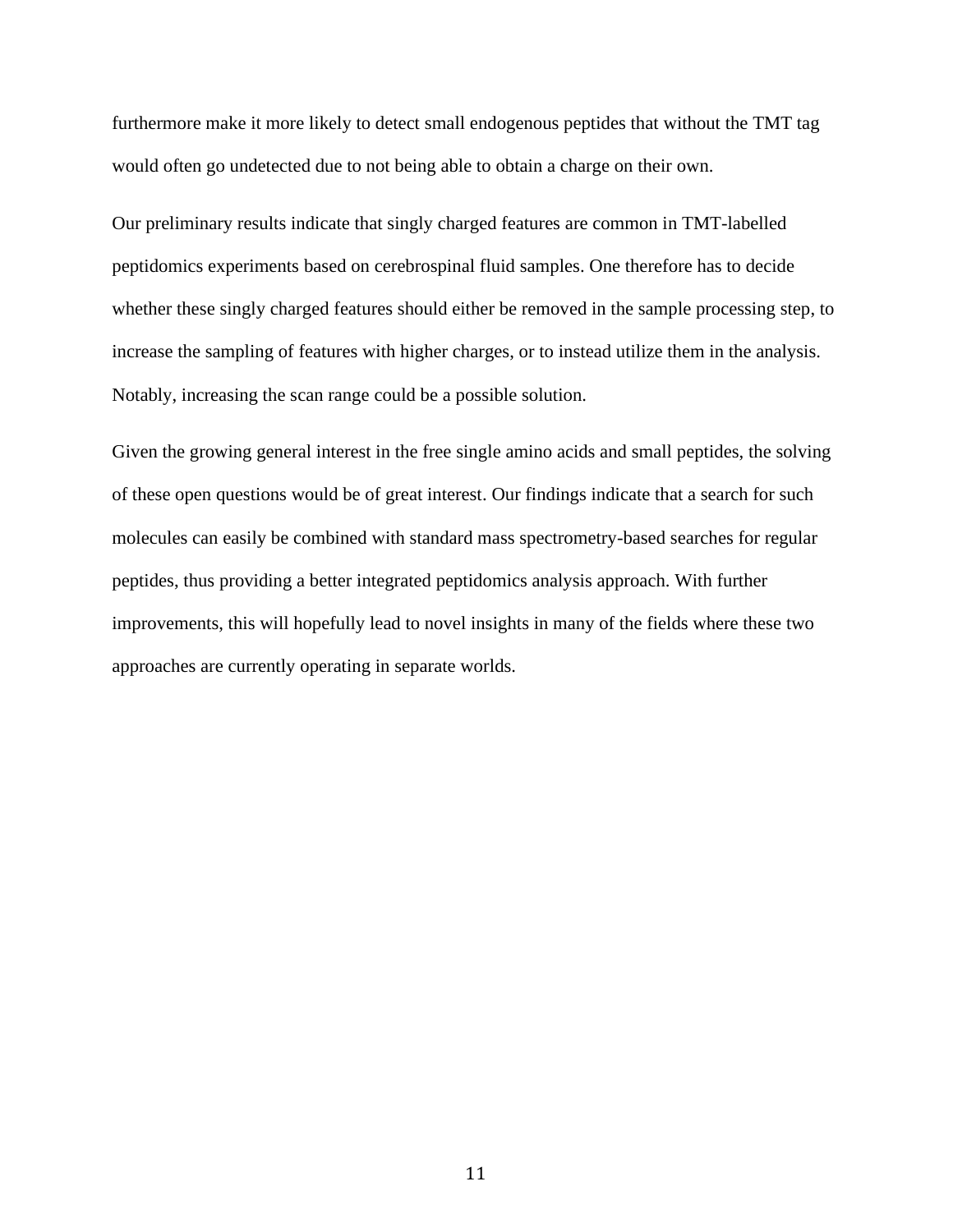## **Funding**

This work was supported by the Bergen Research Foundation and the Research Council of Norway.

# **Declaration of conflicting interests**

The authors declare that there is no conflict of interest.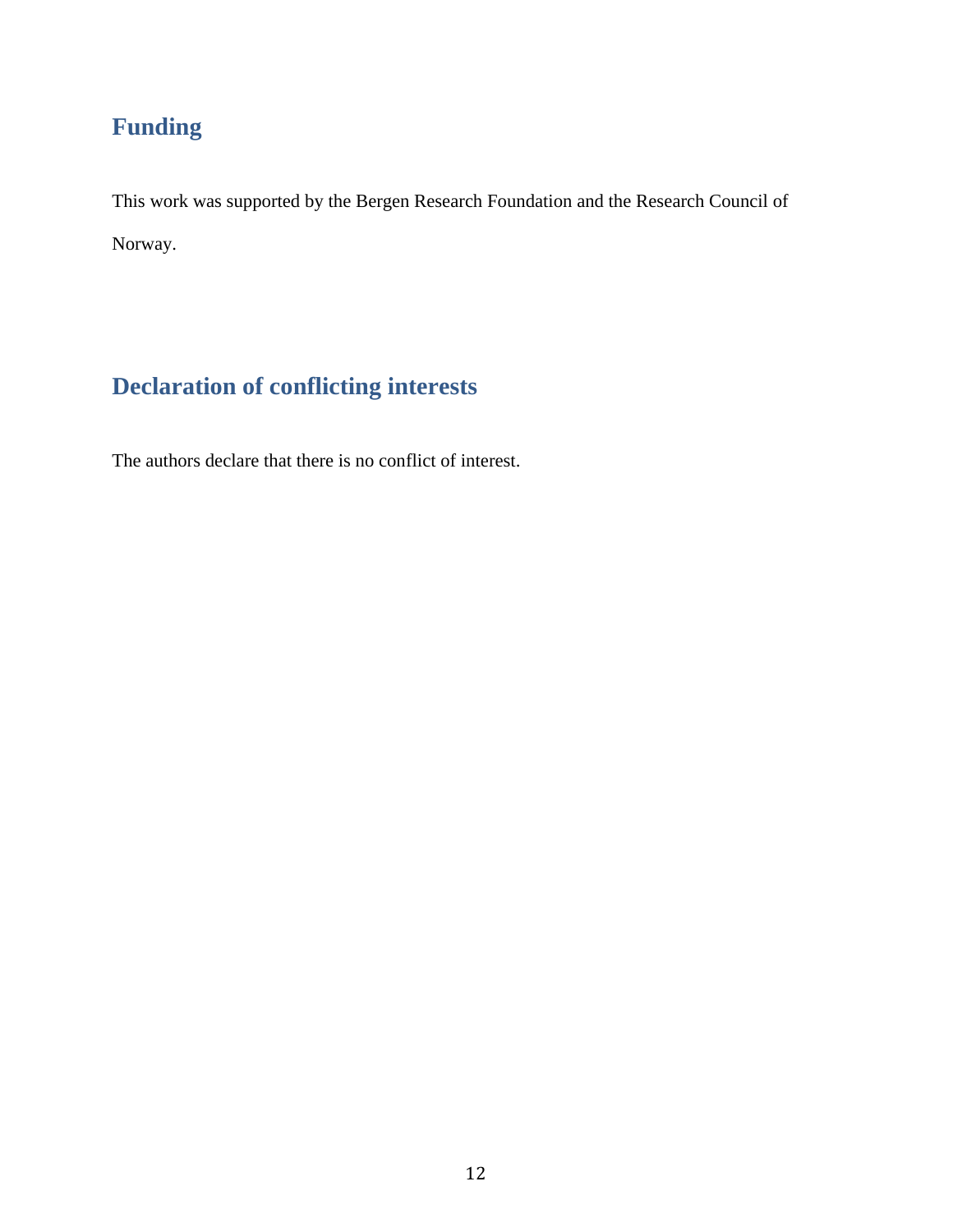## **References**

- 1. Martelli C, Iavarone F, Vincenzoni F, et al. Top-down peptidomics of bodily fluids. *Peptidomics*. 2014; 1.
- 2. Maes E, Oeyen E, Boonen K, et al. The challenges of peptidomics in complementing proteomics in a clinical context. *Mass Spectrom Rev*. 2018.
- 3. Fonteh AN, Harrington RJ, Tsai A, Liao P and Harrington MG. Free amino acid and dipeptide changes in the body fluids from Alzheimer's disease subjects. *Amino Acids*. 2007; 32: 213-24.
- 4. Spackman DH, Stein WH and Moore S. Automatic Recording Apparatus for Use in Chromatography of Amino Acids. *Analytical Chemistry*. 1958; 30: 1190-206.
- 5. Duran M. Amino acids. In: Blau N, Duran M and Gibson K, (eds.). *Laboratory guide to the methods in biochemical genetics*. Berlin: Springer, 2008, p. 53-89.
- 6. Badawy AA, Morgan CJ and Turner JA. Application of the Phenomenex EZ:faasttrade mark amino acid analysis kit for rapid gas-chromatographic determination of concentrations of plasma tryptophan and its brain uptake competitors. *Amino Acids*. 2008; 34: 587-96.
- 7. Held PK, White L and Pasquali M. Quantitative urine amino acid analysis using liquid chromatography tandem mass spectrometry and aTRAQ reagents. *Journal of chromatography B, Analytical technologies in the biomedical and life sciences*. 2011; 879: 2695-703.
- 8. Bocker S and Rasche F. Towards de novo identification of metabolites by analyzing tandem mass spectra. *Bioinformatics*. 2008; 24: i49-i55.
- 9. Waterval WA, Scheijen J, Ortmans-Ploemen M, der Poel CD and Bierau J. Quantitative UPLC-MS/MS analysis of underivatised amino acids in body fluids is a reliable tool for the diagnosis and follow-up of patients with inborn errors of metabolism. *Clinica Chimica Acta*. 2009; 407: 36-42.
- 10. Murphy JP, Everley RA, Coloff JL and Gygi SP. Combining amine metabolomics and quantitative proteomics of cancer cells using derivatization with isobaric tags. *Anal Chem*. 2014; 86: 3585-93.
- 11. Brazma A, Jarnuczak AF, Csordas A, et al. The PRIDE database and related tools and resources in 2019: improving support for quantification data. *Nucleic Acids Research*. 2018; 47: D442-D50.
- 12. Holtta M, Dean RA, Siemers E, et al. A single dose of the gamma-secretase inhibitor semagacestat alters the cerebrospinal fluid peptidome in humans. *Alzheimer's research & therapy*. 2016; 8: 11.
- 13. Hansson KT, Skillback T, Pernevik E, et al. Expanding the cerebrospinal fluid endopeptidome. *Proteomics*. 2017; 17.
- 14. Guldbrandsen A, Barsnes H, Kroksveen AC, Berven FS and Vaudel M. A Simple Workflow for Large Scale Shotgun Glycoproteomics. *Methods Mol Biol*. 2016; 1394: 275-86.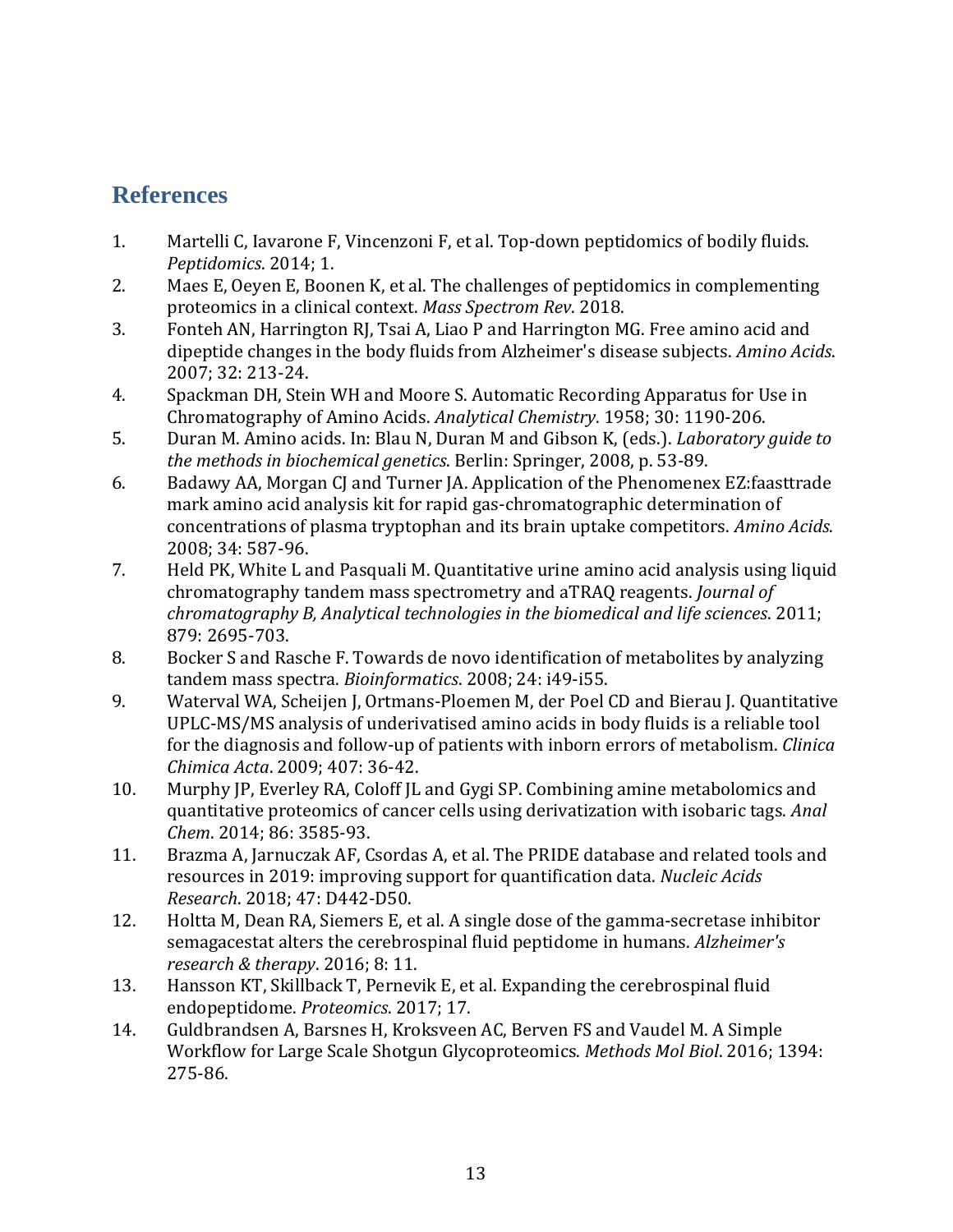- 15. Perez-Riverol Y, Csordas A, Bai J, et al. The PRIDE database and related tools and resources in 2019: improving support for quantification data. *Nucleic Acids Res*. 2019; 47: D442-d50.
- 16. Chambers MC, Maclean B, Burke R, et al. A cross-platform toolkit for mass spectrometry and proteomics. *Nat Biotechnol*. 2012; 30: 918-20.
- 17. R Core Team. R: A Language and Environment for Statistical Computing. Vienna, Austria: R Foundation for Statistical Computing, 2018.
- 18. Creasy DM and Cottrell JS. UniMod: Protein modifications for mass spectrometry. *Proteomics*. 2004; 4: 1534 - 6.
- 19. Wishart DS, Feunang YD, Marcu A, et al. HMDB 4.0: the human metabolome database for 2018. *Nucleic Acids Res*. 2018; 46: D608-d17.
- 20. Lichti CF, Mostovenko E, Wadsworth PA, et al. Systematic identification of single amino acid variants in glioma stem-cell-derived chromosome 19 proteins. *Journal of proteome research*. 2015; 14: 778-86.
- 21. Skillback T, Mattsson N, Hansson K, et al. A novel quantification-driven proteomic strategy identifies an endogenous peptide of pleiotrophin as a new biomarker of Alzheimer's disease. *Sci Rep*. 2017; 7: 13333.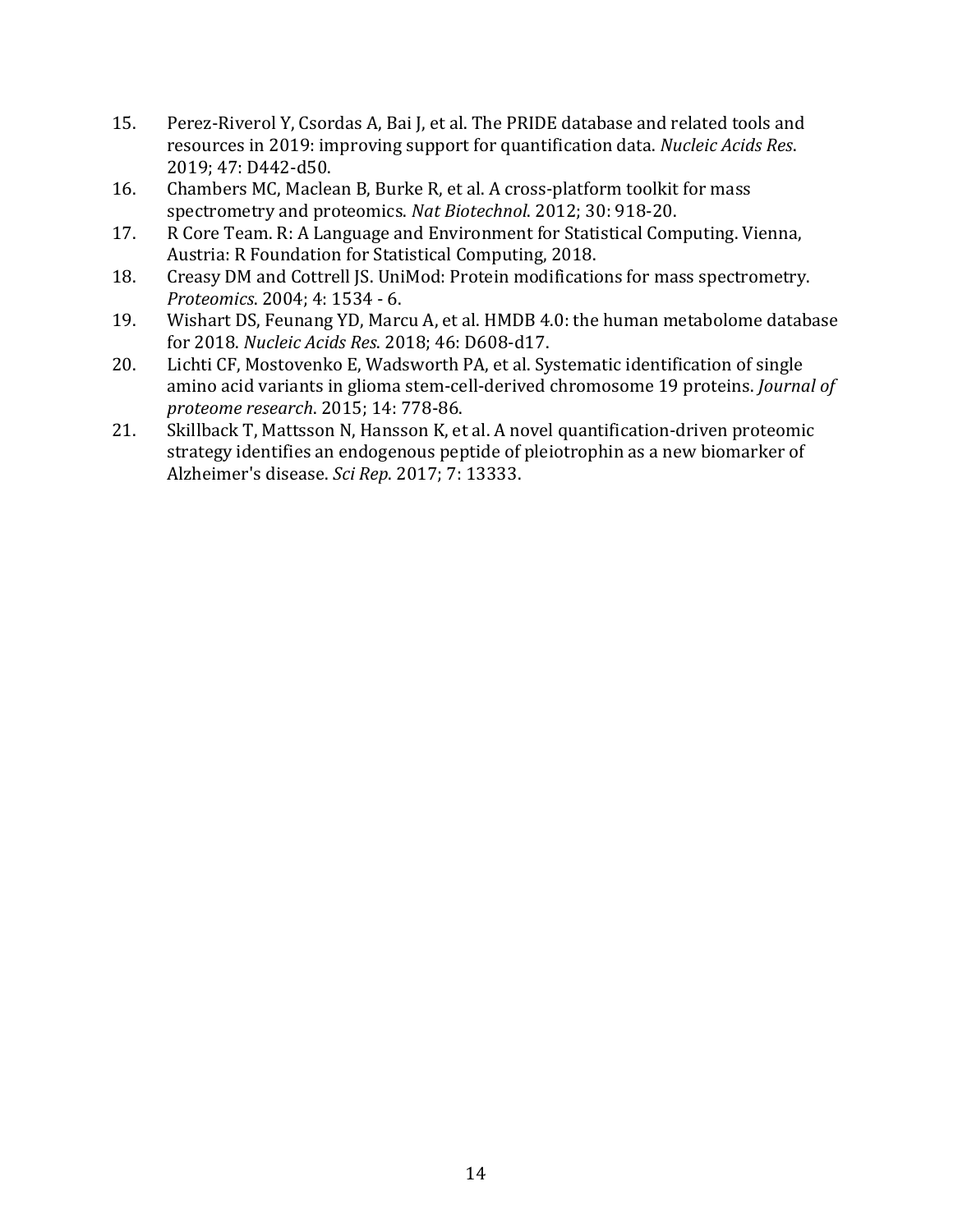### **Figures**



Figure 1. Singly charged MS<sup>1</sup> features common in TMT peptidomics approaches can be biologically relevant. A) Charge distribution of  $MS<sup>1</sup>$  features in a published TMT peptidomics experiment <sup>12</sup> (MS<sup>1</sup> scan range 400-1600) (PRIDE accession: PXD003075). **B**) Charge distribution of features in the proof-of-concept experiment (MS<sup>1</sup> scan range 300-1500). **C**) The majority of the singly charged  $MS<sup>2</sup>$  spectra from the proof-of-concept experiment (7689 out of 10479, 73%) contained three or more TMT reporters, of which 2265 (21% of all spectra) could be identified by our approach.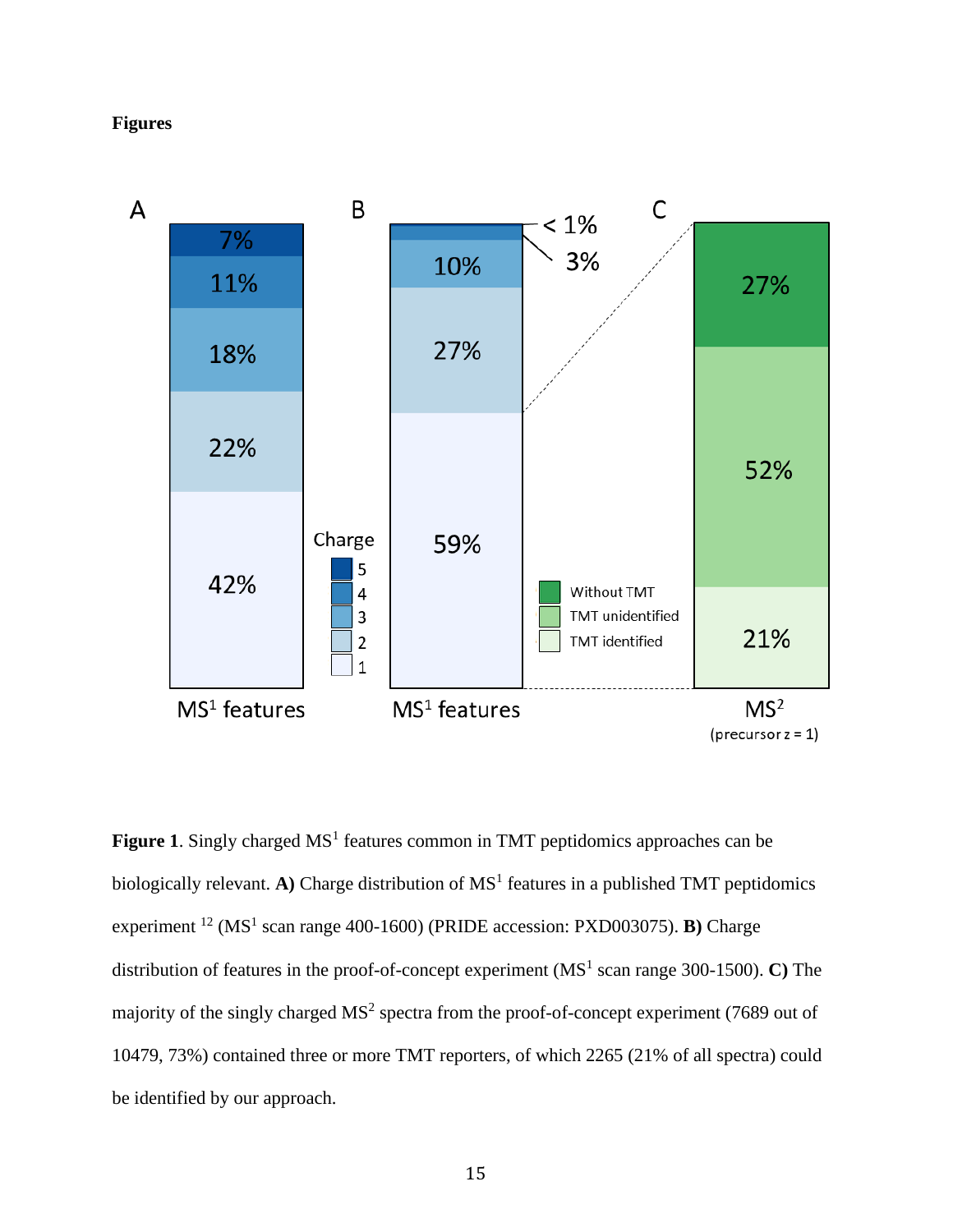

**Figure 2.** Total and unique identifications of molecules and spectra. For each bar, the dark colour denotes the uniquely identified molecules and spectra, and the light colour denotes the not-uniquely identified molecules and spectra. The underlying data can be found in Supplementary Table 3.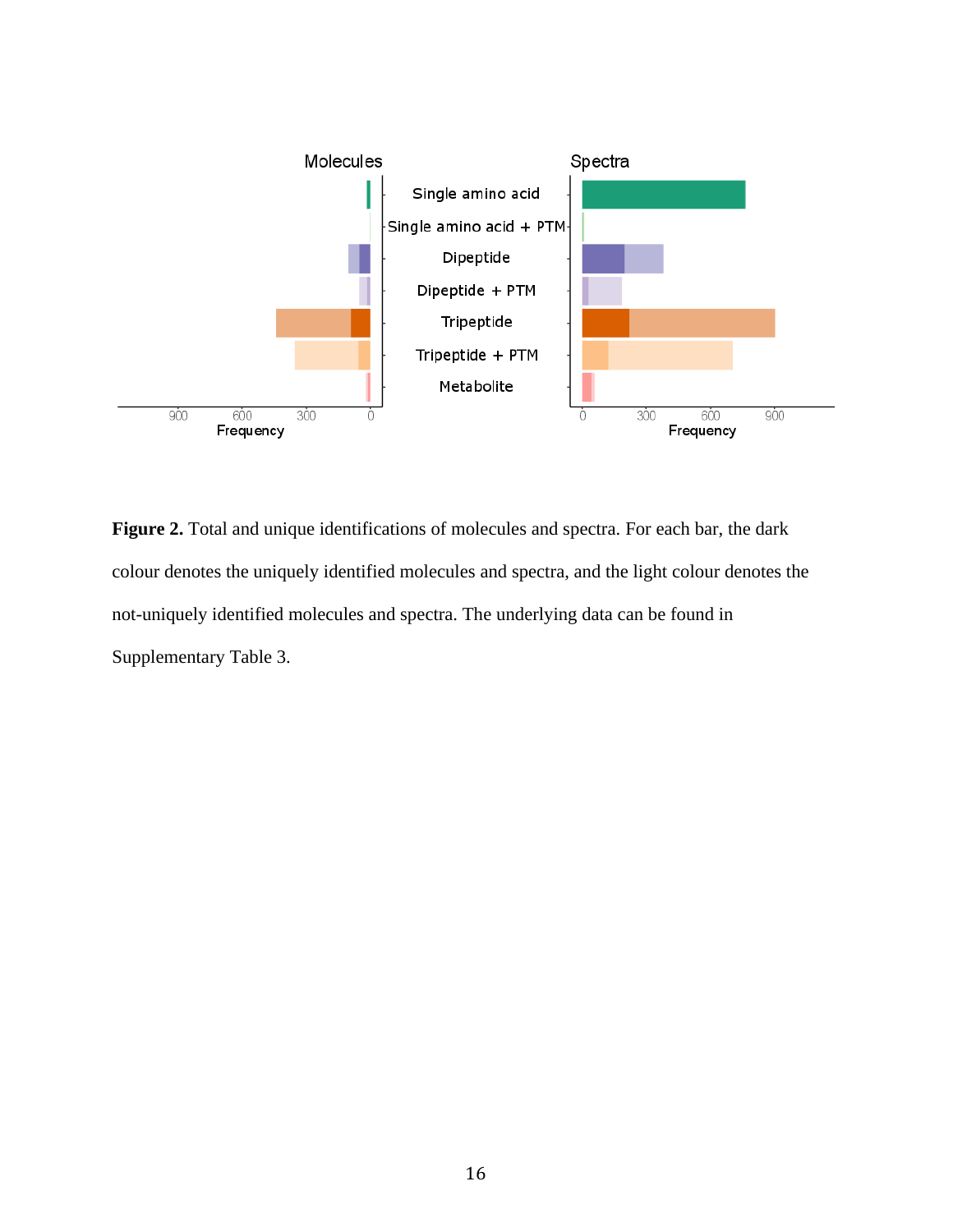

Figure 3. Intensity of the precursors for all spectra with at least three TMT reporter ions. Each dot represents one spectrum with the colours indicating the type of molecule. Spectra identified as multiple molecules are assigned their colour according to the order of the legend. The underlying data with all the identifications per spectrum can be found in the PRIDE accession PXD012872.